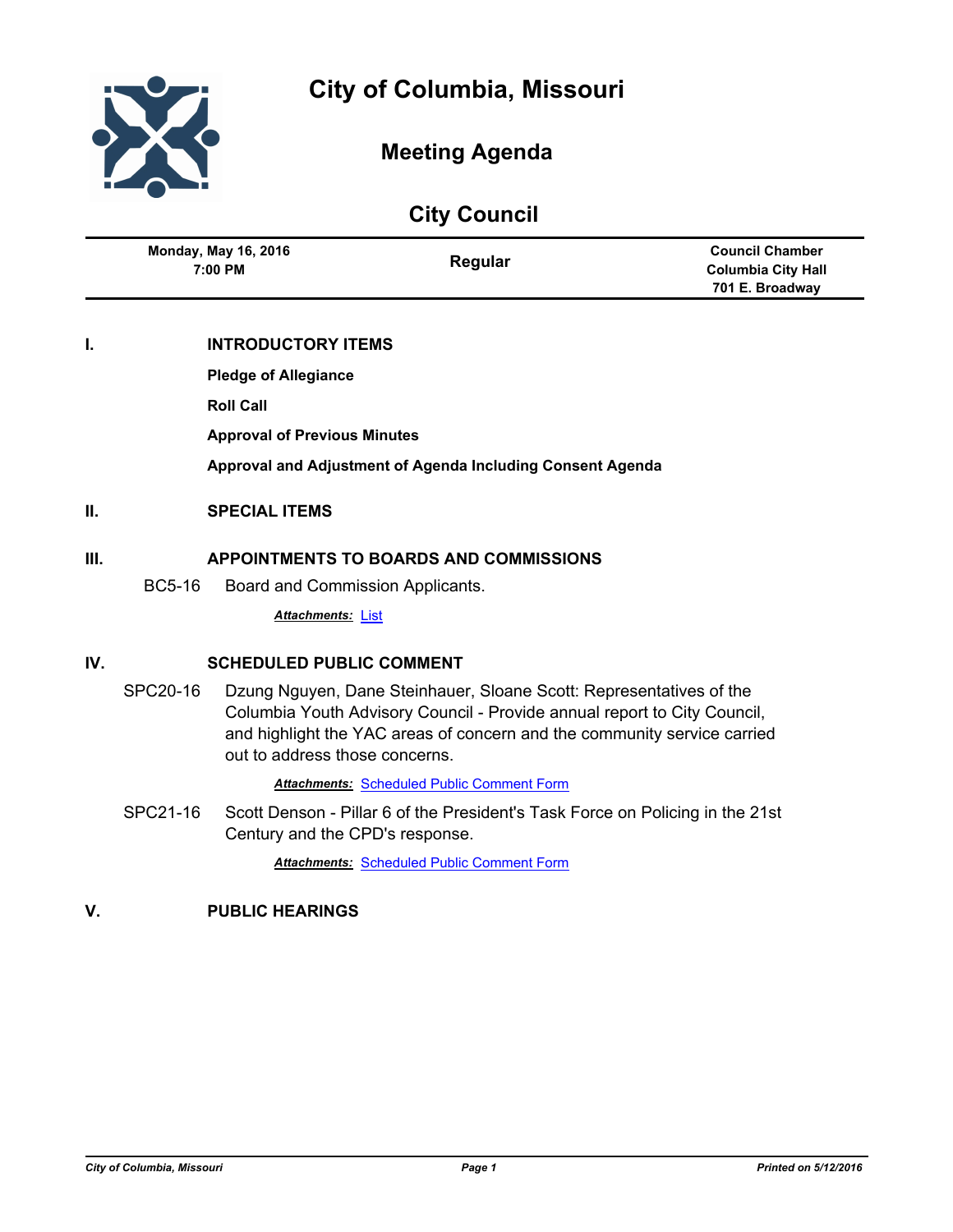## **VI. OLD BUSINESS**

B113-16 Calling a special election on the question whether to increase the gross receipts license tax on hotels and motels.

*Recommended Action:* [2nd Read & Vote/Mayor Memo]

**Attachments: [Council Memo](http://gocolumbiamo.legistar.com/gateway.aspx?M=F&ID=824c047d-e5ba-421c-910a-8c3f43f4cb49.docx)** 

[Enplaned Passenger Forecast Scenarios](http://gocolumbiamo.legistar.com/gateway.aspx?M=F&ID=e29a3eb5-55bd-49b7-90dd-6b3bca0e5fc1.JPG)

[COU Passenger Data from 1975 - 2015 YTD](http://gocolumbiamo.legistar.com/gateway.aspx?M=F&ID=8a1d0cb1-47df-4760-a4a9-afea7af2e590.pdf)

[Columbia Terminal Artist Rendering](http://gocolumbiamo.legistar.com/gateway.aspx?M=F&ID=e638b7d1-aa30-4448-87ee-7aaa3216473c.pdf)

[Floor Plans](http://gocolumbiamo.legistar.com/gateway.aspx?M=F&ID=12364e63-afce-405f-b734-dea52f44cdef.pdf)

**[Ordinance](http://gocolumbiamo.legistar.com/gateway.aspx?M=F&ID=a08ecbdd-fcdd-4575-affe-b60e8615b2a6.doc)** 

[Exhibit A to Ordinance](http://gocolumbiamo.legistar.com/gateway.aspx?M=F&ID=e8fa0f82-c04e-49af-878c-425a98ee6fef.doc)

R59-16 Expressing the City Council's intent to the citizens of Columbia to rollback any voter approved gross receipts license tax imposed on hotels and motels in excess of four percent (4%) prior to the expiration of twenty-three (23) years.

*Recommended Action:* [Read & Vote/Mayor Memo]

**Attachments: [Council Memo](http://gocolumbiamo.legistar.com/gateway.aspx?M=F&ID=6d91cf1d-5af1-42fa-8f2c-e55b18277b64.docx)** 

**[Resolution](http://gocolumbiamo.legistar.com/gateway.aspx?M=F&ID=4c23cda9-88a7-425f-9c86-18258cb0bd75.doc)** 

B114-16 Calling a special election on the question whether to continue the collection of local sales tax on out-of-state sales of motor vehicles, trailers, boats and outboard motors.

*Recommended Action:* [2nd Read & Vote/Mayor Memo]

**Attachments: [Council Memo](http://gocolumbiamo.legistar.com/gateway.aspx?M=F&ID=f08b26c3-b23d-4175-acb5-0ab37f7b2c9a.docx)** [Local Tax on Out of State Motor Vehicle Sales](http://gocolumbiamo.legistar.com/gateway.aspx?M=F&ID=da974f1c-9cb6-42d0-a9b8-9b591c1c8357.pdf) **[Ordinance](http://gocolumbiamo.legistar.com/gateway.aspx?M=F&ID=33105510-d010-4792-8297-a5577ded6461.doc)** [Exhibit A to Ordinance](http://gocolumbiamo.legistar.com/gateway.aspx?M=F&ID=31017af1-6e75-4cb9-b7f9-5dc79557b793.doc)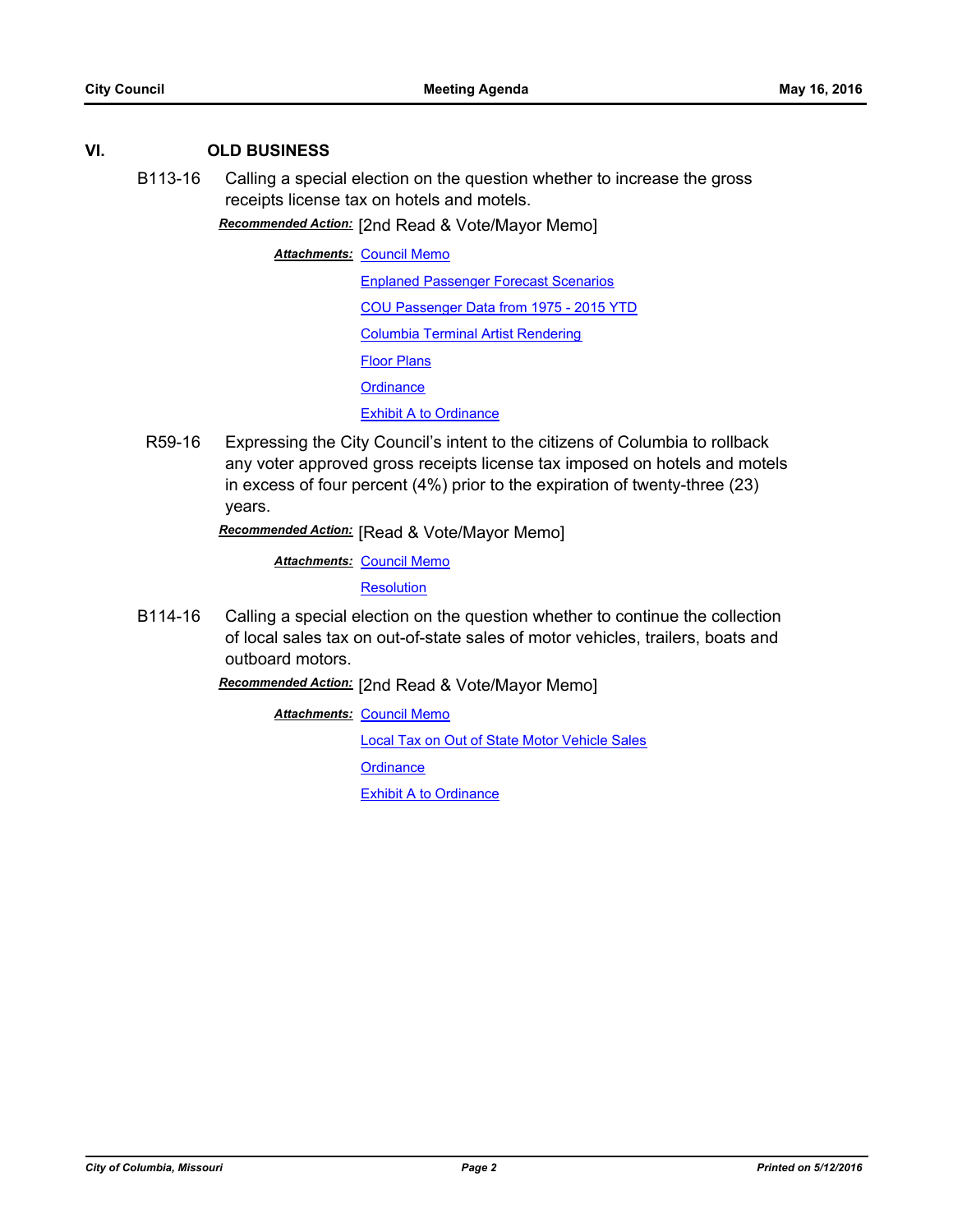B115-16 Approving the Final Minor Plat of Compass Church Subdivision located on the northeast corner of Silvey Street and Worley Street; authorizing a performance contract; granting a variance from the Subdivision Regulations relating to sidewalk construction subject to a condition (Case No. 16-85). *Recommended Action:* [2nd Read & Vote/Mayor Memo]

> **Attachments: [Council Memo](http://gocolumbiamo.legistar.com/gateway.aspx?M=F&ID=3e9da9fb-d71e-4377-a4ff-c42e13c45798.docx) [Staff Report to Planning and Zoning Commission](http://gocolumbiamo.legistar.com/gateway.aspx?M=F&ID=b353b944-99eb-4d3b-adf2-f4eb3feaccfc.docx)** [Locator Maps](http://gocolumbiamo.legistar.com/gateway.aspx?M=F&ID=8f7995f5-ef70-4b34-93fb-77349fb81a75.pdf) [Final Plat](http://gocolumbiamo.legistar.com/gateway.aspx?M=F&ID=a03f42f0-3bb1-4c58-8550-06edf6bf0d34.pdf) [Diagram - Sidewalk Crossing Detail](http://gocolumbiamo.legistar.com/gateway.aspx?M=F&ID=c9d59163-500a-4ce0-8c25-5b33012af5bf.pdf) [Sidewalk Variance Worksheet](http://gocolumbiamo.legistar.com/gateway.aspx?M=F&ID=90f57fca-e999-4ede-92ef-195b04d70f80.pdf) [CIP Streets](http://gocolumbiamo.legistar.com/gateway.aspx?M=F&ID=eb68e13a-eac7-42d0-a539-dd1bb1e63fa0.pdf) [CIP Water](http://gocolumbiamo.legistar.com/gateway.aspx?M=F&ID=841c7e9d-c98d-4493-a91c-1e023012d9d1.pdf) [PR 48-06 A](http://gocolumbiamo.legistar.com/gateway.aspx?M=F&ID=49f388c5-b07a-4ced-b13c-860d65f8508f.pdf) [Excerpts from Minutes](http://gocolumbiamo.legistar.com/gateway.aspx?M=F&ID=712a3de9-b93f-454b-aed7-74a9fb7b0720.docx) **[Ordinance](http://gocolumbiamo.legistar.com/gateway.aspx?M=F&ID=2451a9f7-b163-45ea-89a8-9160244a0f61.doc)** [Exhibit A to Ordinance](http://gocolumbiamo.legistar.com/gateway.aspx?M=F&ID=2056c071-a1b8-434f-a0fc-ca2faaa37423.pdf)

B123-16 Establishing an Administrative Delay on the Processing of Applications for a Building Permit for Multi-Family Housing in Specified Areas.

*Recommended Action:* [2nd Read & Vote/Mayor Memo]

**Attachments: [Amendment Sheet](http://gocolumbiamo.legistar.com/gateway.aspx?M=F&ID=3aee0417-b80c-477b-9795-a814fce13895.pdf)** [Supplemental Memo](http://gocolumbiamo.legistar.com/gateway.aspx?M=F&ID=e11ea800-ba7d-42b6-914b-89f11674ae53.docx)

[Council Memo](http://gocolumbiamo.legistar.com/gateway.aspx?M=F&ID=02cbc543-6ddc-469b-94f3-6c06c8c5e0c8.docx)

**[Map](http://gocolumbiamo.legistar.com/gateway.aspx?M=F&ID=ae4f21f9-5cdc-4967-ba19-4fde33bf0f44.pdf)** 

**[Ordinance](http://gocolumbiamo.legistar.com/gateway.aspx?M=F&ID=71654854-9a84-43d3-9c01-66d9bc5fbed3.doc)** 

## **VII. CONSENT AGENDA**

B116-16 Appropriating funds for the installation of active warning devices at the Columbia Terminal (COLT) Railroad's crossing with O'Rear Road. *Recommended Action:* [2nd Read & Vote/Mayor Memo]

**Attachments: [Council Memo](http://gocolumbiamo.legistar.com/gateway.aspx?M=F&ID=63277d83-6a72-462d-a131-7be17148299d.docx)** 

## **[Ordinance](http://gocolumbiamo.legistar.com/gateway.aspx?M=F&ID=965c91c3-5e10-46e7-8d3b-0c7a8504c972.doc)**

B117-16 Accepting conveyances for sewer purposes. *Recommended Action:* [2nd Read & Vote/Mayor Memo]

**Attachments: [Council Memo](http://gocolumbiamo.legistar.com/gateway.aspx?M=F&ID=a29f1918-194b-4401-8786-d36e025713a0.docx)** 

**[Ordinance](http://gocolumbiamo.legistar.com/gateway.aspx?M=F&ID=192d34be-1408-44e9-8ae5-483d42f5e62b.doc)**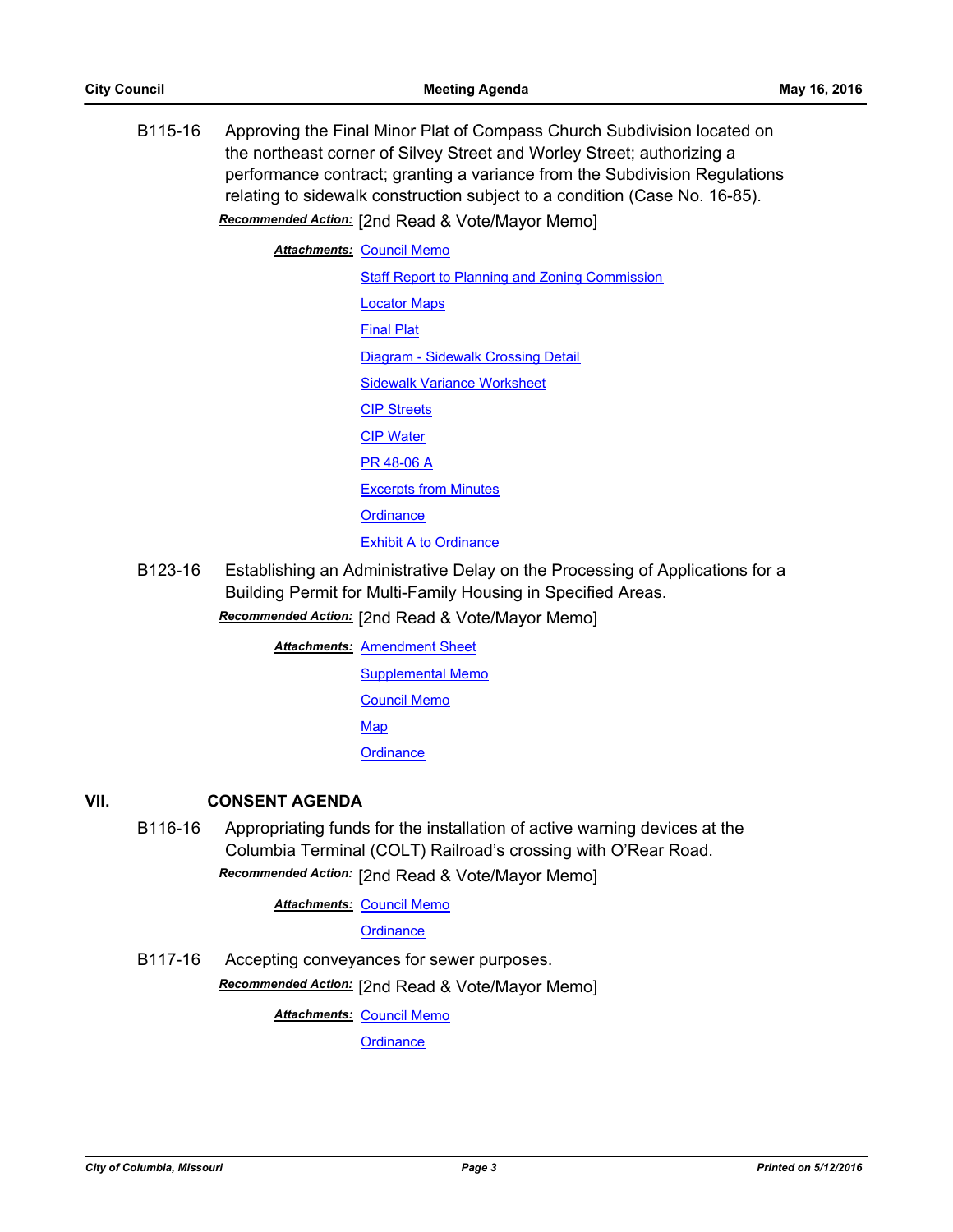B118-16 Authorizing a cooperative agreement with Boone County Family Resources for additional funding for the Parks and Recreation Department's Career Awareness Related Experience (CARE) Program for youth employment placement and mentoring services.

*Recommended Action:* [2nd Read & Vote/Mayor Memo]

**Attachments: [Council Memo](http://gocolumbiamo.legistar.com/gateway.aspx?M=F&ID=1d4f9088-c8a4-4073-8a87-62f046e833cd.docx)** 

**[Ordinance](http://gocolumbiamo.legistar.com/gateway.aspx?M=F&ID=a28282da-f215-43c1-bd1e-9623d4d440d6.doc)** 

[Exhibit A to Ordinance](http://gocolumbiamo.legistar.com/gateway.aspx?M=F&ID=c08d5991-6ae4-4206-8107-91ed71706257.pdf)

B119-16 Authorizing a cooperative agreement with Boone County Family Resources for additional funding for the Parks and Recreation Department's Adapted Community Recreation Program.

*Recommended Action:* [2nd Read & Vote/Mayor Memo]

**Attachments: [Council Memo](http://gocolumbiamo.legistar.com/gateway.aspx?M=F&ID=93d7b00f-0e5f-4a70-bca9-badd7b0dddd2.docx)** 

**[Ordinance](http://gocolumbiamo.legistar.com/gateway.aspx?M=F&ID=17ad31f4-c4ab-4a7b-9e87-49142f9ed74c.doc)** 

[Exhibit A to Ordinance](http://gocolumbiamo.legistar.com/gateway.aspx?M=F&ID=9982154f-18dd-4005-85f3-193c423aace6.pdf)

B120-16 Authorizing an inspections participation agreement with the Missouri Department of Health and Senior Services for the summer food service program for children.

*Recommended Action:* [2nd Read & Vote/Mayor Memo]

**Attachments: [Council Memo](http://gocolumbiamo.legistar.com/gateway.aspx?M=F&ID=b77a97ab-8db3-4b9f-ad8e-fca9713aba36.docx)** 

**[Ordinance](http://gocolumbiamo.legistar.com/gateway.aspx?M=F&ID=9950a060-7dcb-4504-870f-78a66c5107d7.doc)** 

[Exhibit A to Ordinance](http://gocolumbiamo.legistar.com/gateway.aspx?M=F&ID=5214d439-f2ca-445b-800f-2f91e901897f.pdf)

B121-16 Amending the FY 2016 Annual Budget by adding a 0.25 FTE cashier position in the Finance Department - Treasury Division; transferring funds. *Recommended Action:* [2nd Read & Vote/Mayor Memo]

**Attachments: [Council Memo](http://gocolumbiamo.legistar.com/gateway.aspx?M=F&ID=df419abe-6860-4973-816c-75f87e765c5e.docx)** 

**[Ordinance](http://gocolumbiamo.legistar.com/gateway.aspx?M=F&ID=554dfeaf-6bac-41ec-bdbf-25ea7686599d.doc)** 

B122-16 Amending the FY 2016 Annual Budget by adding and deleting positions in the Police Department - Operations Division.

*Recommended Action:* [2nd Read & Vote/Mayor Memo]

**Attachments: [Council Memo](http://gocolumbiamo.legistar.com/gateway.aspx?M=F&ID=8a921193-b3d9-4112-b5f3-569a8b116abc.docx)** 

#### **[Ordinance](http://gocolumbiamo.legistar.com/gateway.aspx?M=F&ID=bcdebeb5-3699-4f4b-9bcd-784e0b48c985.doc)**

R52-16 Setting a public hearing: reconstruction of the Runway 13-31 and Taxiway B turnarounds and installation of runway lighting, directional signage and runway markings at the Columbia Regional Airport.

*Recommended Action:* [Read & Vote/Mayor Memo]

**Attachments: [Council Memo](http://gocolumbiamo.legistar.com/gateway.aspx?M=F&ID=157aad4d-299a-4cdf-ad1a-21fb28859d6c.docx)** 

**[Diagram](http://gocolumbiamo.legistar.com/gateway.aspx?M=F&ID=e8ac34eb-8f18-4b3f-9651-477f7601d583.pdf)** 

**[Resolution](http://gocolumbiamo.legistar.com/gateway.aspx?M=F&ID=de35721c-040d-449f-8c60-545ef26fd56b.doc)**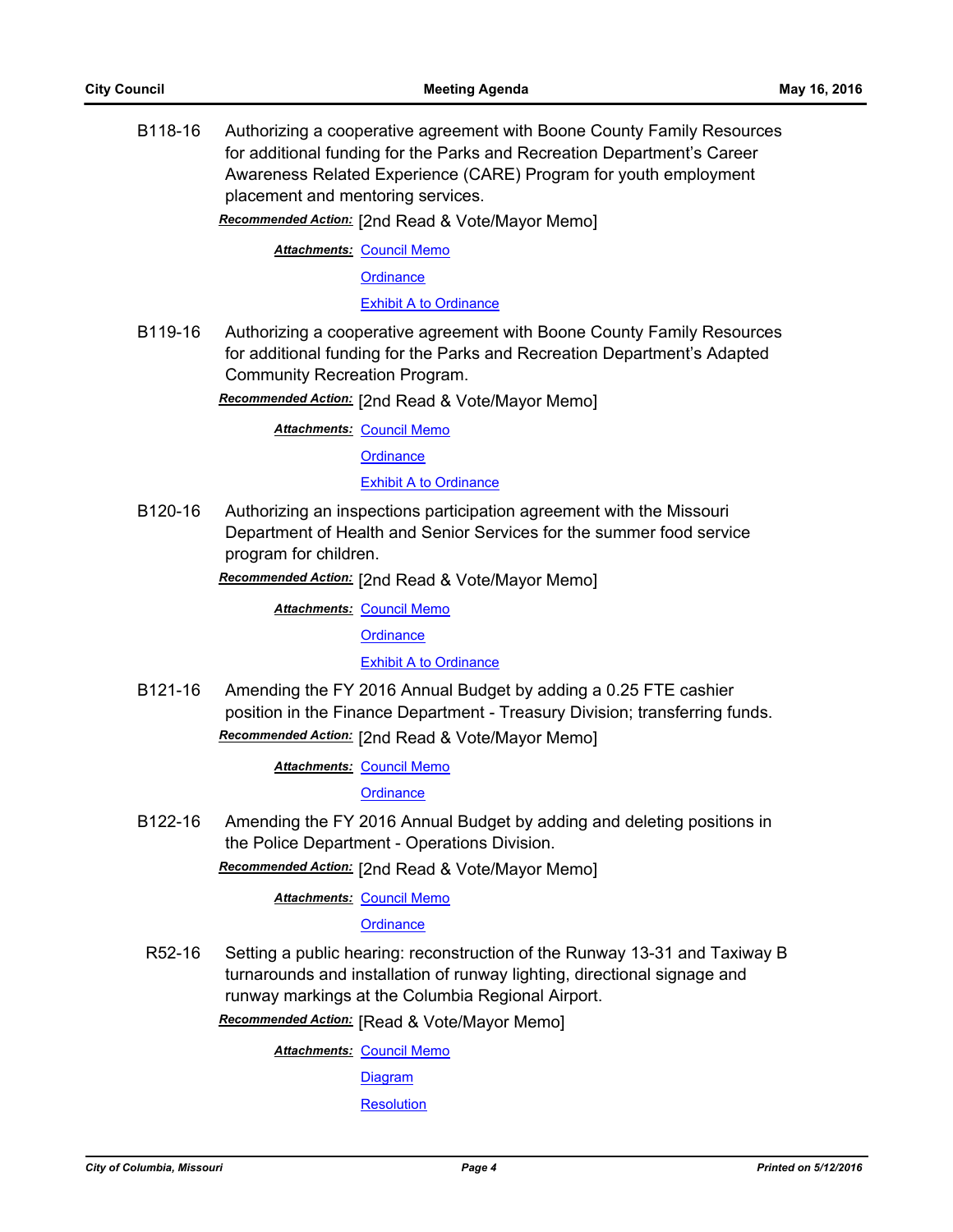R53-16 Setting a public hearing: construction of a concession/restroom facility at Gans Creek Recreation Area.

*Recommended Action:* [Read & Vote/Mayor Memo]

**Attachments: [Council Memo](http://gocolumbiamo.legistar.com/gateway.aspx?M=F&ID=78924703-505f-422e-a1f3-db71d0836de4.docx)** 

[Plans](http://gocolumbiamo.legistar.com/gateway.aspx?M=F&ID=60332222-e47e-4bcd-aa5e-ad67abf3be19.pdf)

**[Resolution](http://gocolumbiamo.legistar.com/gateway.aspx?M=F&ID=dd8d6a6d-c84a-4616-9960-3370712ee781.doc)** 

R54-16 Authorizing an agreement with Ultramax Sports for sports development funding under the Tourism Development Program for the 2016 Go Girl Marathon.

*Recommended Action:* [Read & Vote/Mayor Memo]

**Attachments: [Council Memo](http://gocolumbiamo.legistar.com/gateway.aspx?M=F&ID=a73e6825-7a18-4d08-b21f-8af6e71f456c.docx)** 

**[Resolution](http://gocolumbiamo.legistar.com/gateway.aspx?M=F&ID=72309382-6be4-4efd-97a7-42c93a3367ce.doc)** 

[Exhibit A to Resolution](http://gocolumbiamo.legistar.com/gateway.aspx?M=F&ID=7bd92ffa-6139-4fb7-93e4-6597077ddafb.doc)

R55-16 Authorizing the First Addendum to Agreement for professional engineering services with SEGA, Inc. for the Boiler 8 nitrogen oxide (NOx) reduction project at the Municipal Power Plant.

*Recommended Action:* [Read & Vote/Mayor Memo]

**Attachments: [Council Memo](http://gocolumbiamo.legistar.com/gateway.aspx?M=F&ID=5fdf2405-9d08-4730-8250-3a26c5cb4328.docx)** 

**[Resolution](http://gocolumbiamo.legistar.com/gateway.aspx?M=F&ID=b27d27fc-edaa-482c-9561-5ae0645ed404.doc)** 

[Exhibit A to Resolution](http://gocolumbiamo.legistar.com/gateway.aspx?M=F&ID=57e25462-c1a3-40bd-b30b-9b6a7fd403e8.pdf)

R56-16 Authorizing a Second Amendment to the software license and services agreement with SunGard Public Sector, Inc. for a Records Management System (RMS) for the Police Department.

*Recommended Action:* [Read & Vote/Mayor Memo]

**Attachments: [Council Memo](http://gocolumbiamo.legistar.com/gateway.aspx?M=F&ID=a2196e75-38b4-4691-8765-28eb2aada09b.docx)** 

**[Resolution](http://gocolumbiamo.legistar.com/gateway.aspx?M=F&ID=02ba8b42-6631-4e96-81c7-b7df811d2b6b.doc)** 

[Exhibit A to Resolution](http://gocolumbiamo.legistar.com/gateway.aspx?M=F&ID=7cfaac58-406e-48c1-b69a-232b06fcc8f5.pdf)

R57-16 Authorizing the temporary closure of a portion of Rollins Street between Hitt Street and Virginia Avenue to facilitate the repair and partial reconstruction of three (3) steam manholes.

*Recommended Action:* [Read & Vote/Mayor Memo]

**Attachments: [Council Memo](http://gocolumbiamo.legistar.com/gateway.aspx?M=F&ID=cedaa4b6-daf0-45e5-bb88-9197fb4a9648.docx)** 

[Letter from University of Missouri](http://gocolumbiamo.legistar.com/gateway.aspx?M=F&ID=fc665c08-858b-453f-9dbb-bc946cac6b8d.pdf) **[Resolution](http://gocolumbiamo.legistar.com/gateway.aspx?M=F&ID=3688e5b4-3c72-4f68-b1c1-61085ecba0dd.doc)** 

[Exhibit A to Resolution](http://gocolumbiamo.legistar.com/gateway.aspx?M=F&ID=2891e37d-ffe5-475c-82d5-04c896afe7b0.pdf)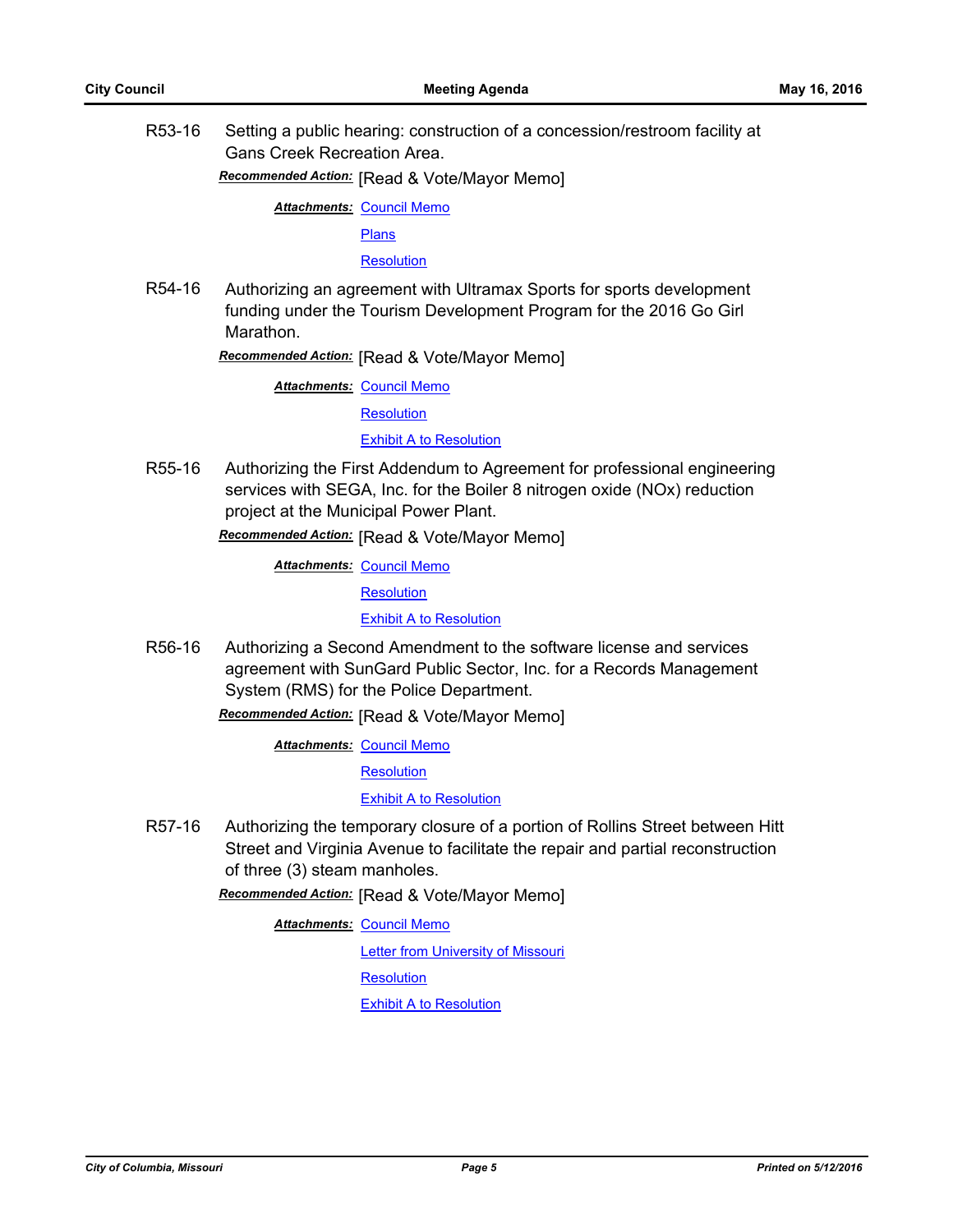R58-16 Authorizing agreements for tourism development funding for competitive bid fees and sponsorship support of youth and amateur sporting events and large meetings and conventions.

*Recommended Action:* [Read & Vote/Mayor Memo]

**Attachments: [Council Memo](http://gocolumbiamo.legistar.com/gateway.aspx?M=F&ID=c976160b-5435-42bd-ba97-fb2d3d39f317.docx)** 

**[Resolution](http://gocolumbiamo.legistar.com/gateway.aspx?M=F&ID=bede066c-f981-417f-ba02-9b35d1cd5642.doc)** 

**[Exhibit A to Resolution](http://gocolumbiamo.legistar.com/gateway.aspx?M=F&ID=a8972f74-7daa-464c-b056-1edd2bcd7ffa.doc)** 

#### **VIII. NEW BUSINESS**

## **IX. INTRODUCTION AND FIRST READING**

B124-16 Authorizing construction of a concession/restroom facility at Gans Creek Recreation Area; calling for bids through the Purchasing Division for a portion of the project.

*Recommended Action:* [Intro & 1st Read/Mayor Memo]

**Attachments: [Council Memo](http://gocolumbiamo.legistar.com/gateway.aspx?M=F&ID=fd6d9d26-a8af-4aad-8ff4-f1667b2db489.docx)** 

[Plans](http://gocolumbiamo.legistar.com/gateway.aspx?M=F&ID=e3dd5ffb-6945-4bb8-86cd-7812d64e9eaf.pdf)

**[Ordinance](http://gocolumbiamo.legistar.com/gateway.aspx?M=F&ID=c6fd181b-2780-45c7-b9e5-ad2afe36955b.doc)** 

B125-16**\*** Amending the FY 2016 Annual Budget by adding and deleting a position in the Public Works Department - Regional Airport Administration Division; amending the FY 2016 Classification and Pay Plan by adding a position.

*Recommended Action:* [Intro & 1st Read/Mayor Memo]

**Attachments: [Council Memo](http://gocolumbiamo.legistar.com/gateway.aspx?M=F&ID=27e79605-69f8-4687-b1d9-784101655e98.docx)** 

[Summary of Amendment to Classification and Pay Plan](http://gocolumbiamo.legistar.com/gateway.aspx?M=F&ID=f0f330f0-61da-4cdb-9d8e-4424fc3ef1b3.doc)

[Classification & Pay Plan - Amendment Effective 05-05-2016](http://gocolumbiamo.legistar.com/gateway.aspx?M=F&ID=3d22a07f-986c-4008-af70-8f0c90ed628a.pdf)

**[Ordinance](http://gocolumbiamo.legistar.com/gateway.aspx?M=F&ID=e76fcf0d-e69c-4e68-9522-0744c0805b1e.doc)** 

B126-16**\*** Amending the FY 2016 Annual Budget by adding a videographer position in the Community Relations Office - The City Channel Division.

*Recommended Action:* [Intro & 1st Read/Mayor Memo]

**Attachments: [Council Memo](http://gocolumbiamo.legistar.com/gateway.aspx?M=F&ID=91cf7a4b-21d0-442f-b56e-2d953c22dd13.docx)** 

**[Ordinance](http://gocolumbiamo.legistar.com/gateway.aspx?M=F&ID=4bab1646-54bb-4271-88b4-d03837dfe898.doc)**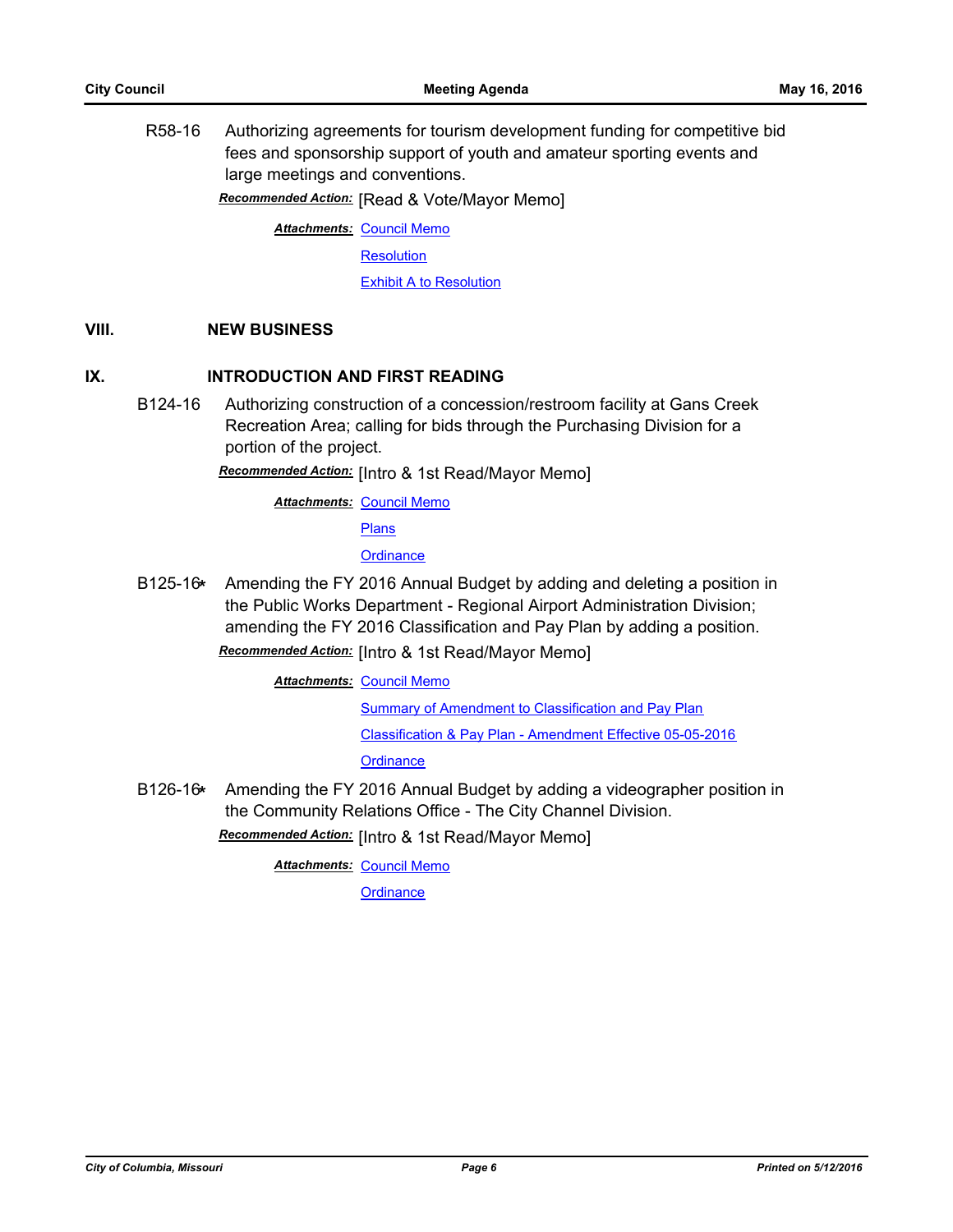B127-16**\*** Authorizing grant agreements with the Mid-Missouri Solid Waste Management District for the purchase of a commercial recycling roll-off truck, commercial food waste containers and commercial recycling containers; appropriating funds.

*Recommended Action:* [Intro & 1st Read/Mayor Memo]

**Attachments: [Council Memo](http://gocolumbiamo.legistar.com/gateway.aspx?M=F&ID=a2bb23eb-de2e-430b-bc9a-c1c8569d4db5.docx)** 

**[Ordinance](http://gocolumbiamo.legistar.com/gateway.aspx?M=F&ID=e4f45a15-79cb-49ca-8f1c-30167533cf43.doc)** 

[Exhibit A to Ordinance](http://gocolumbiamo.legistar.com/gateway.aspx?M=F&ID=294531d4-ff87-42dd-8ab5-89476908c7fb.pdf)

[Exhibit B to Ordinance](http://gocolumbiamo.legistar.com/gateway.aspx?M=F&ID=a166e48d-4e53-406f-9351-58432f7b4e11.pdf)

[Exhibit C to Ordinance](http://gocolumbiamo.legistar.com/gateway.aspx?M=F&ID=41c8bc6e-85f3-4173-a288-fa04f8918a99.pdf)

B128-16**\*** Accepting conveyances for water and electric utility purposes.

*Recommended Action:* [Intro & 1st Read/Mayor Memo]

**Attachments: [Council Memo](http://gocolumbiamo.legistar.com/gateway.aspx?M=F&ID=c4e8d7a4-d7de-4318-b7c5-56078980ff4c.docx)** 

**[Ordinance](http://gocolumbiamo.legistar.com/gateway.aspx?M=F&ID=dcbb379c-3a14-43c7-b878-37062616c722.doc)** 

B129-16**\*** Accepting conveyances for sewer and temporary construction purposes. *Recommended Action:* [Intro & 1st Read/Mayor Memo]

**Attachments: [Council Memo](http://gocolumbiamo.legistar.com/gateway.aspx?M=F&ID=4323361a-2b0f-4577-b34b-7f688f4d6fe3.docx)** 

**[Ordinance](http://gocolumbiamo.legistar.com/gateway.aspx?M=F&ID=7042a5ed-3960-46a5-a083-2f139bc583d5.doc)** 

B130-16**\*** Authorizing an agreement with The Curators of the University of Missouri for the 2016 Missouri State Senior Games and Show-Me STATE GAMES. *Recommended Action:* [Intro & 1st Read/Mayor Memo]

**Attachments: [Council Memo](http://gocolumbiamo.legistar.com/gateway.aspx?M=F&ID=040cdeb5-9b5c-499b-a6d2-8712beb084d3.docx)** 

**[Ordinance](http://gocolumbiamo.legistar.com/gateway.aspx?M=F&ID=31bedb88-58d7-40f3-95d1-44c138e09f9d.doc)** 

[Exhibit A to Ordinance](http://gocolumbiamo.legistar.com/gateway.aspx?M=F&ID=69d2769d-a8a4-4200-be41-1e4eea1f152e.doc)

B131-16**\*** Authorizing a program services contract with the Missouri Department of Health and Human Services for the Show Me Healthy Women program. *Recommended Action:* [Intro & 1st Read/Mayor Memo]

**Attachments: [Council Memo](http://gocolumbiamo.legistar.com/gateway.aspx?M=F&ID=c5285b57-9cf2-4de6-ac5b-95c3cb536303.docx)** 

**[Ordinance](http://gocolumbiamo.legistar.com/gateway.aspx?M=F&ID=bb93bb37-eb7d-4706-8017-9a7669a2b95f.doc)** 

#### [Exhibit A to Ordinance](http://gocolumbiamo.legistar.com/gateway.aspx?M=F&ID=00f6c44a-294b-4e1b-beab-a0ae2d0394d4.pdf)

B132-16 Authorizing an agreement with KMI L.L.C., d/b/a Wynwood Townhouses, for the lease of property on Aztec Boulevard to be used for the Police Department's temporary northeast substation.

*Recommended Action:* [Intro & 1st Read/Mayor Memo]

**Attachments: [Council Memo](http://gocolumbiamo.legistar.com/gateway.aspx?M=F&ID=faacc024-388d-420e-8a2e-7578f7040d72.docx)** 

**[Ordinance](http://gocolumbiamo.legistar.com/gateway.aspx?M=F&ID=50534244-dae5-498d-ad78-60c4b1834874.doc)** 

[Attachment A to Ordinance](http://gocolumbiamo.legistar.com/gateway.aspx?M=F&ID=af7d8d8f-c90a-46b7-a67c-6ba552852ff4.pdf)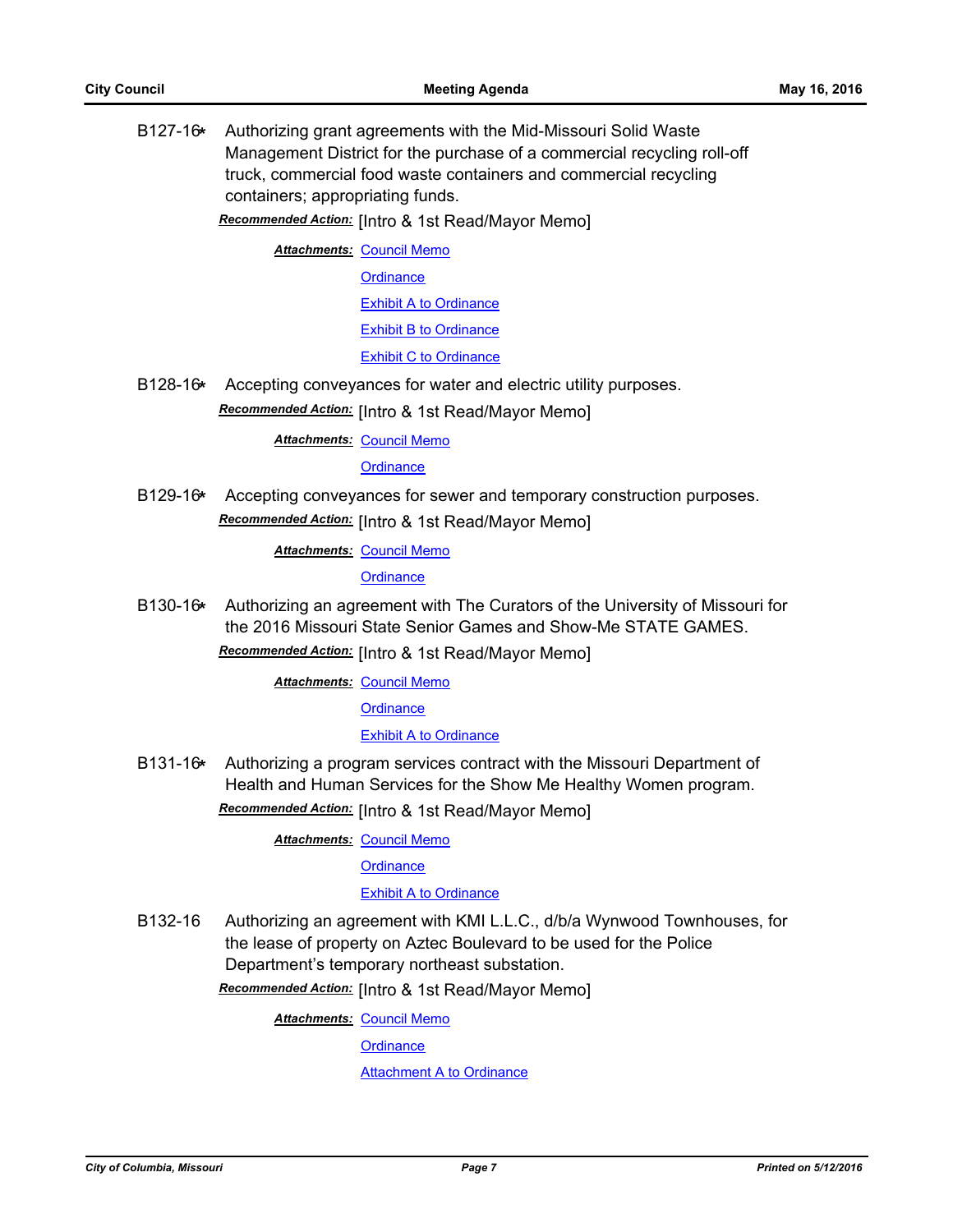B133-16**\*** Appropriating funds for reinstallation of a City-owned public art sculpture located at the intersection of Cliff Drive and Ann Street. *Recommended Action:* [Intro & 1st Read/Mayor Memo]

**Attachments: [Council Memo](http://gocolumbiamo.legistar.com/gateway.aspx?M=F&ID=d3242eb1-a59a-4940-9536-21c7e2c7212d.docx)** 

#### **[Ordinance](http://gocolumbiamo.legistar.com/gateway.aspx?M=F&ID=f65e9e0c-c6ec-46d4-87ec-59e29e4f45a0.doc)**

B134-16**\*** Authorizing a right of use permit with Columbia Hotel Investments to allow construction, improvement, operation and maintenance of a heated sidewalk loop within a portion of the Cherry Street right-of-way.

*Recommended Action:* [Intro & 1st Read/Mayor Memo]

| Attachments: Council Memo                      |
|------------------------------------------------|
| <b>Location Diagram</b>                        |
| Correspondence from Columbia Hotel Investments |
| Copy of 2013 ROU Permit                        |
| Ordinance                                      |
| <b>Attachment A to Ordinance</b>               |
|                                                |

**\*Non-zoning related introductory item that may be included on a future agenda as a consent item. Any such item can be removed from the consent agenda and placed under old business or new business at the request of a council member or any other interested person. The request must be made at the beginning of the council meeting at which the council bill or resolution is scheduled to be acted upon.** 

**\*\*Zoning related introductory item that may be included on a future agenda as a consent item. Any such item can be removed from the consent agenda and placed under old business at the request of a council member or any other interested person. The request must be made to the city clerk before noon on the Wednesday before the council meeting at which the council bill is scheduled to be considered for passage.**

**Non-asterisk items are expected to be included in a future agenda as a public hearing or an old business item.**

## **X. REPORTS**

REP42-16 Correspondence regarding the Alcohol Policy from the Substance Abuse Advisory Commission.

*Recommended Action:* [Memo]

**Attachments: [Council Memo](http://gocolumbiamo.legistar.com/gateway.aspx?M=F&ID=4f49d874-ca77-4a68-ae46-12e763dd52aa.docx)** [Report to City Council](http://gocolumbiamo.legistar.com/gateway.aspx?M=F&ID=23ab36fe-19b8-41a9-bf8c-88a47dc07bb2.doc)